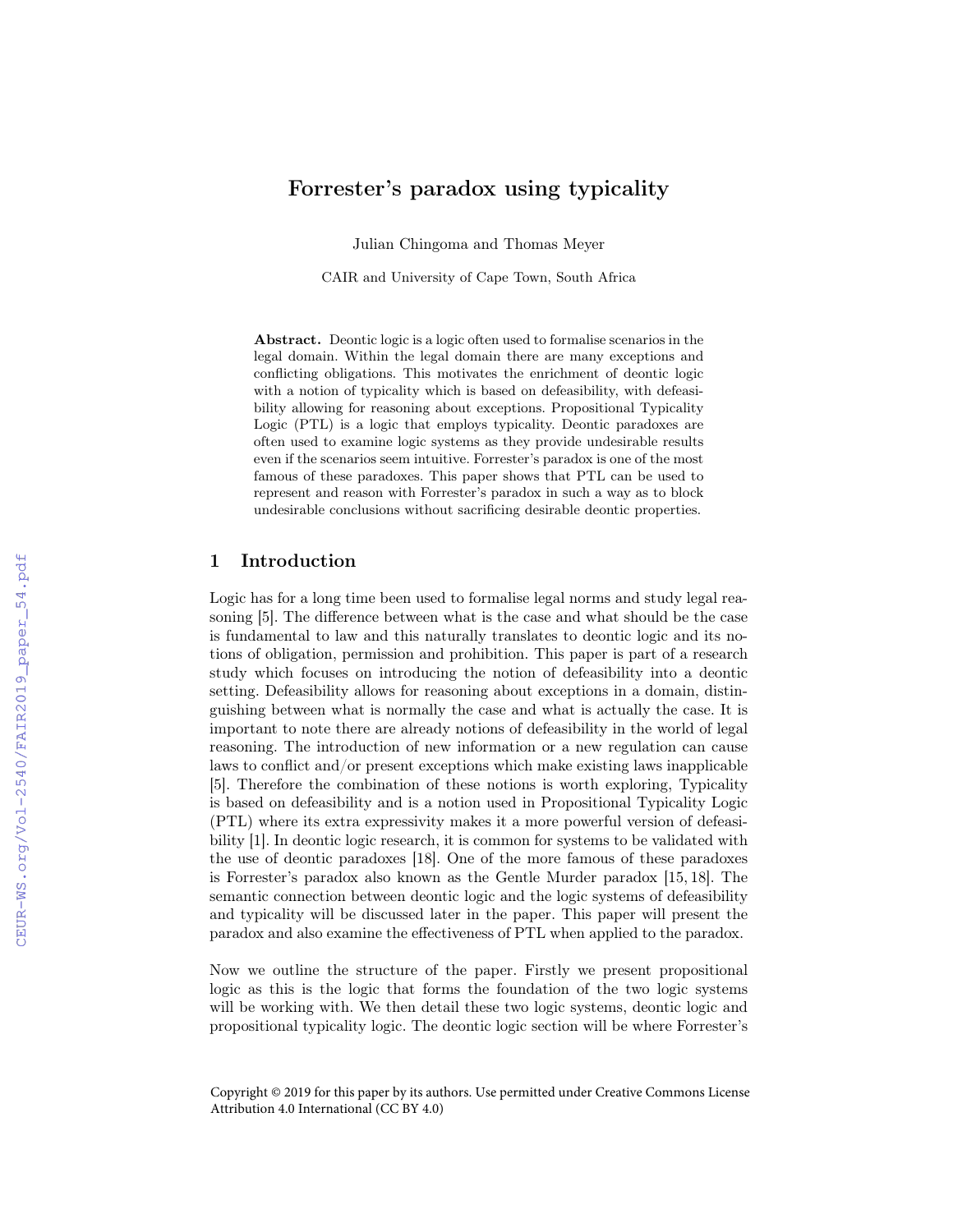paradox and its issues is detailed. Once these have been detailed we then look at the analysis of Forrester's paradox. Finally, we present the conclusions.

# 2 Propositional Logic

Propositional logic is a logic used to formalise statements that can either be true or false [7]. These statements are usually represented using propositional letters such as  $p,q$  and r. Given a set of propositional letters  $\Phi$ , the language of propositional logic can be represented with the following constants and operators [7, 14, 15].  $\perp$  is a constant which represents a contradiction,  $\neg$  and  $\wedge$  are operators which represents negation and conjunction respectively. The generation of  $\vee, \rightarrow,$  $\leftrightarrow$  and  $\top$  can be done in the usual way using the other parts of the language [14, 15]. Since the reasoning aspect is of interest to us it is important to mention the notion of entailment. Entailment refers to what conclusions logically follow from a set of premises and will be presented more formally in a later section [1].

# 3 KLM-style defeasible reasoning

We now briefly present a logic system which is a form of defeasible reasoning, which allows for conclusions to be retracted and therefore allows for dealing with exceptions. The logic often referred to as KLM approach is an enriched version of propositional logic with defeasible implications of the form  $\alpha \sim \beta$  [2, 3, 8]. Defeasible implications will then represent implications that we can reject in exceptional circumstances and are read as " $\alpha$  typically/usually implies  $\beta$ ". Defeasible entailment,  $\approx \alpha \sim \beta$ , means that all the minimal valuations that satisfy  $\alpha$  also satisfy  $\beta$  [3, 8]. Minimal valuations will be detailed formally in the following section.

# 4 Deontic Logic

This section will formally present deontic logic and the specific logic system we will investigate. Deontic Logic is a field of logic which formalises normative concepts. These concepts include obligation ("what is an individual's duty", "what an individual ought to do"), permission ("what an individual may do") as well as other related concepts such as prohibition ("what an individual is forbidden from doing") [6, 13, 15]. The system we will be working with is the traditional Dyadic Standard Deontic Logic (DSDL) approach [12, 14, 15] although there are alternative approaches to deontic logic such as input/output logic  $[6, 9]$ . The reason we opted for the more traditional approach was that it has semantics based on valuations, similar to that of the other logic systems we deal with in the research study [12, 15].

### 4.1 Language

Given a set of propositional letters  $\Phi$ , the language of Dyadic Standard Deontic Logic (DSDL) can be represented with the following operator added to the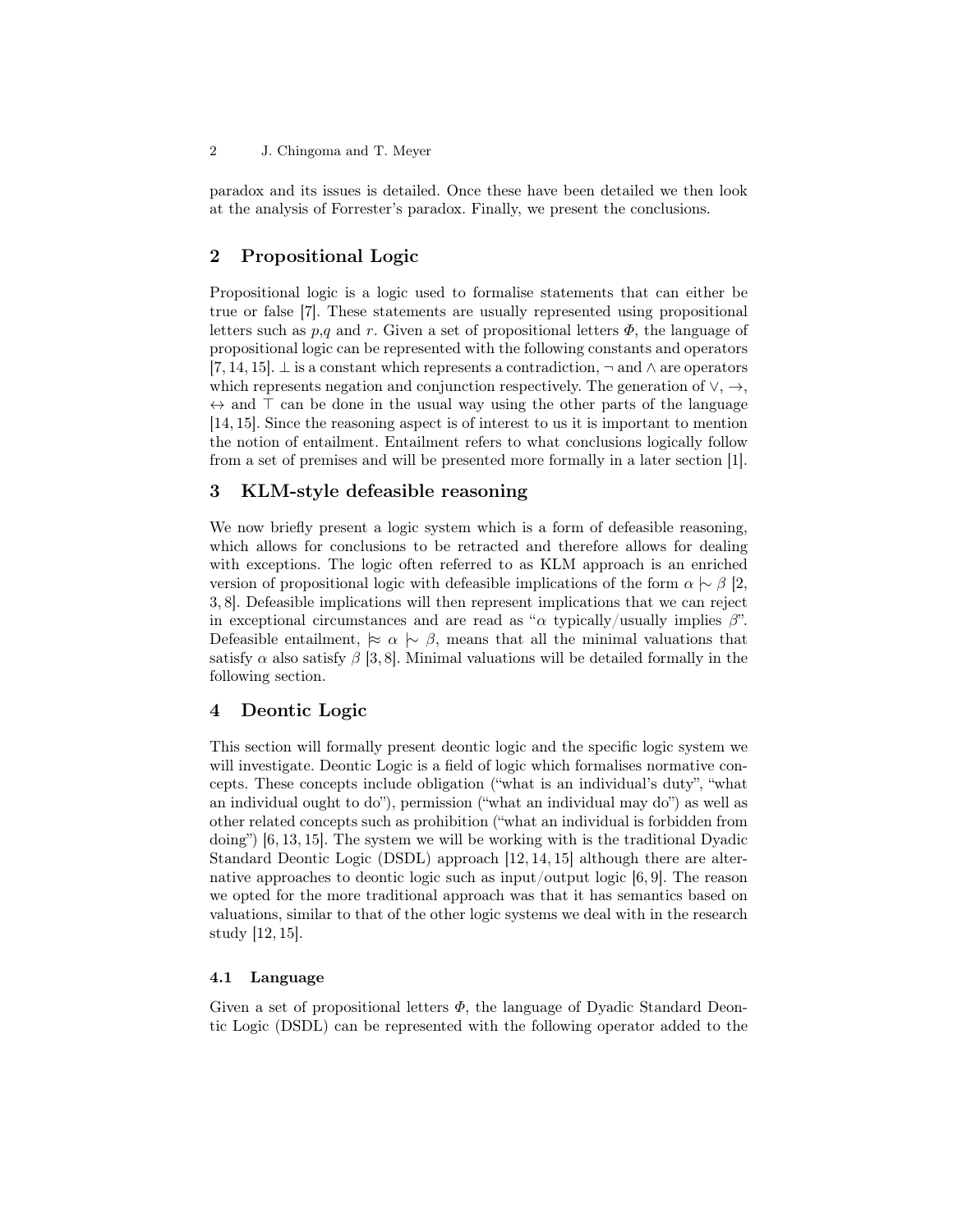propositional logic language  $[14, 15]$ : the  $\bigcirc$ -operator is added which represents obligation. This operator in DSDL better handles conditional obligations such as "if  $p$  is true then you must do  $q$ ". Such statements can be represented using the "|" notation which is usually seen in conditional probability. The above example would be translated to  $\bigcirc(q \mid p)$  in DSDL. Since many legal statements are of the conditional form, the conventional DSDL will be the logic used when we are dealing in the deontic environment instead of Standard Deontic Logic (SDL) which does not have the "|" mechanism for conditional obligations. The notion of permission is related to obligation by  $Pp = \neg \bigcirc \neg p$  and that of prohibition being similarly related by  $Fp = \bigcirc \neg p$ . Pp is to be read as "p is permitted" while  $Fp$  can be read as " $p$  is prohibited/forbidden" [14, 15]. Obligations without a conditional can be written in the conditional form in the following manner  $\bigcap p = \bigcap (p \mid \top)$ [15].

### 4.2 Semantics

We can now formally define the preference-based semantics for DSDL as similarly presented by Parent et al. [14] and Pigozzi et al. [15]. We have preference models defined as  $M = (V, \leq)$  where  $V \subseteq W$ , with W being a non-empty set of possible valuations. Possible valuations for a knowledge base containing the propositional letters p and q are  $\{\{p, q\}, \{p, \neg q\}, \{\neg p, q\}, \{\neg p, \neg q\}\}\,$ , where  $\{p, \neg q\}$  is a valuation where  $p$  is true and  $q$  is false. Note that we will not allow for duplicate valuations.  $\leq$  is not only a binary relation over V but a total preorder as it is reflexive, transitive and connected. The operator  $\models$  represents the satisfaction of a formula. Given a model M and an  $s \in V$  we can define the satisfaction of formulas in the language,  $M, s \models p$  as follows [14]:

- $M, s \models p$  iff p is true in the valuation s
- $M, s \models \neg p$  iff not  $M, s \models p$ , as in p is false in s
- $M$ ,  $s \models p \land q$  iff  $M$ ,  $s \models p$  and  $M$ ,  $s \models q$ , as in p and q are both true in s
- $M$ ,  $s \models \bigcirc(q \mid p)$  iff  $\forall s'$ , if  $s' \in \{s \in || p \parallel : s \leq t, \forall t \in || p \parallel \},\$  then  $M$ ,  $s' \models q$ . Here  $||p|| = {s \in W : M, s \models p}$  and  $s < s'$  means that  $s \leq s'$  and  $s' \nleq$ s. So  $\bigcirc$  (q | p) means that given p being true, then only if the "minimal" or "most typical" valuations that satisfy p also satisfy q can we then can derive that  $q$  is obligatory

#### 4.3 Properties

The following is an outline of some of the desirable deontic properties that commonly occur in deontic logic literature  $[4, 12, 15, 18]$ . These properties were chosen because they were presented as being important or at least relevant when assessing the usefulness of deontic logic systems. Thus they should be seen as properties that an ideal system of deontic logic would have. Note, this is not a full list of properties that can seem desirable for a deontic logic nor are they necessary properties for a reasonable deontic system. These are simply those needed for the analysis of Forrester's paradox in the paper..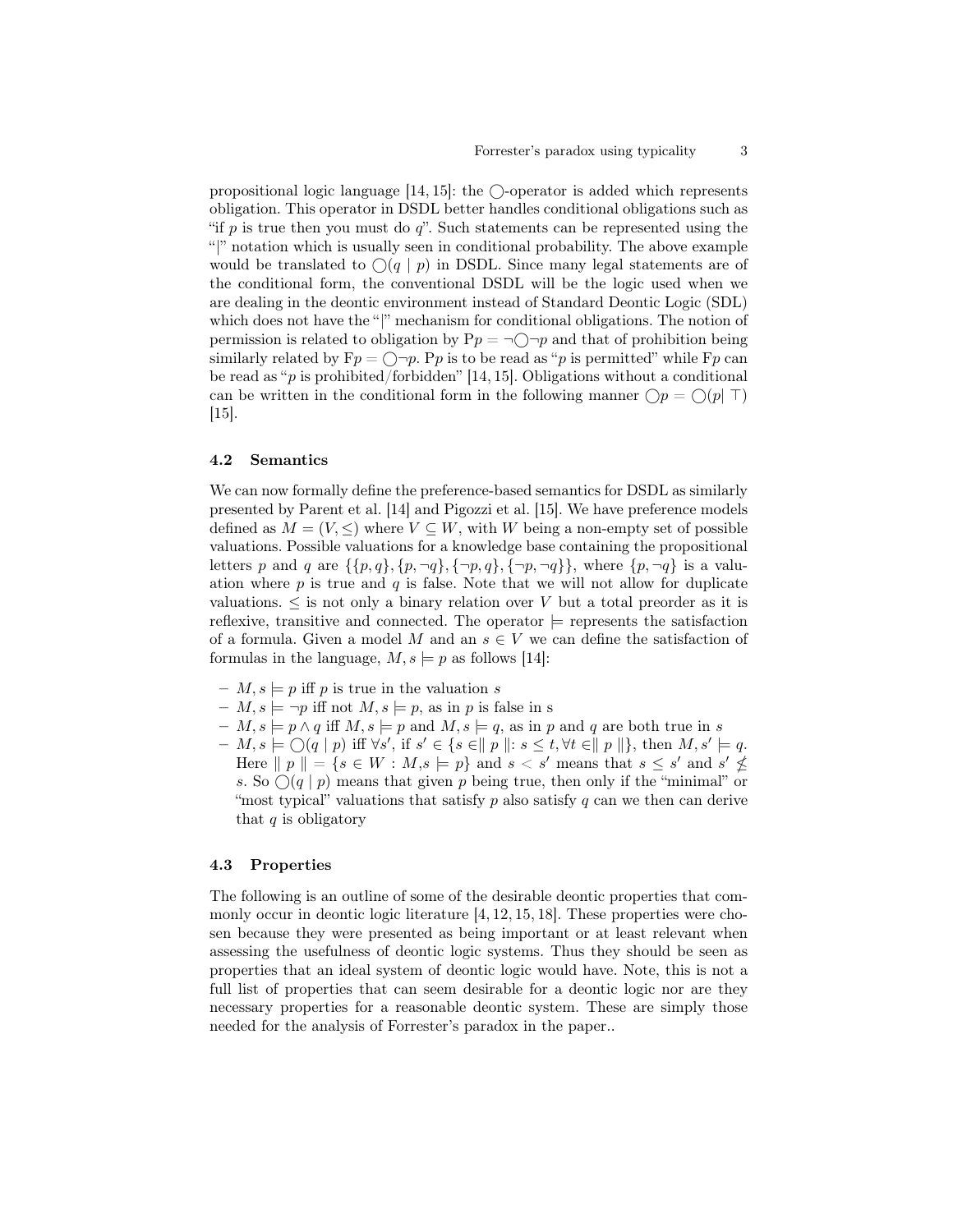### Ought Implies Can  $\neg \bigcirc (\alpha \wedge \neg \alpha)$

This property could also be represented as  $\neg$   $\Box$  as the conjunction of conflicting tasks,  $\alpha \wedge \neg \alpha$ , will be a logical contradiction and can therefore be represented by  $\perp$ . The property states that it is undesirable for contradictory tasks such as  $\alpha$  and  $\neg \alpha$  to be obligatory. Without "*ought implies can*", the derivation of a contradiction, e.g  $\bigcirc \bot$ , would be acceptable and simply indicate that there has been a violation.

**Factual Detachment** If we have  $\bigcap (\beta \mid \alpha)$  and  $\alpha$  then we can derive  $\bigcap \beta$ 

If we have an obligation to do a task  $\beta$  when  $\alpha$  is satisfied, once we have that  $\alpha$ has happened then it is intuitive that we are now obligated to do  $\beta$ .

Restricted Strengthening of the Antecedant If we have  $\bigcap (\beta \mid \alpha)$  then we can derive  $\bigcap (\beta \mid \gamma \wedge \alpha)$  if  $\gamma$  is true

Let's say we have the obligation to do  $\beta$  when  $\alpha$  is true. It is intuitive that a more specific version of  $\alpha$  being true would still make  $\beta$  obligatory. Note that this restricted version of the property requires  $\alpha \wedge \gamma$  to be consistent. The property will also be referred to as RSA during this paper.

**Conjunction** If we have  $\bigcirc$  ( $\beta \mid \alpha$ ) and  $\bigcirc$  ( $\gamma \mid \alpha$ ) then we can derive  $\bigcap (\gamma \wedge \beta \mid \alpha)$ 

Let's say we have an obligation to do a task  $\beta$  when  $\alpha$  is satisfied. And we also have an obligation to do  $\gamma$  when  $\alpha$  is satisfied. By combining these two obligations, it is intuitive that we are now obligated to do both  $\beta$  and  $\gamma$  when we have  $\alpha$ . We will be working with a restricted version of this property where we will require that  $\beta \wedge \gamma$  be consistent.

```
Weakening If we have \bigcirc (\beta \wedge \gamma \mid \alpha) then we can derive \bigcirc (\beta \mid \alpha)
```
Let's say that we have the obligation to do both  $\gamma$  and  $\beta$  when  $\alpha$  is true. It is intuitive that we can derive an obligation to do only one of  $\gamma$  or  $\beta$  when  $\alpha$  is satisfied. So Weakening can be applied in this scenario since we know  $\beta \wedge \gamma \rightarrow \beta$ .

#### 4.4 Forrester's paradox

Forrester's paradox is one of the most frequently occurring paradoxes in the deontic logic literature [12, 15, 18]. One of the reasons that this paradox was chosen is that it is similar in structure to many other deontic examples as it is a contrary-to-duty scenario [18]. For obligations  $\bigcap (\alpha_1 \mid \beta_1)$  and  $\bigcap (\alpha_2 \mid \beta_2)$ we say that the second obligation is a contrary-to-duty obligation of the first if its antecedant  $\beta_2$  is contradictory to the consequent of the first  $\alpha_1$ . Intuitively, this means an obligation that informs us what must be the case when something forbidden has been done [16]. Another reason we look at the paradox is that it provides difficulties that the straightforward examples would not, as it has been a challenge for deontic logic researchers [10, 12, 18].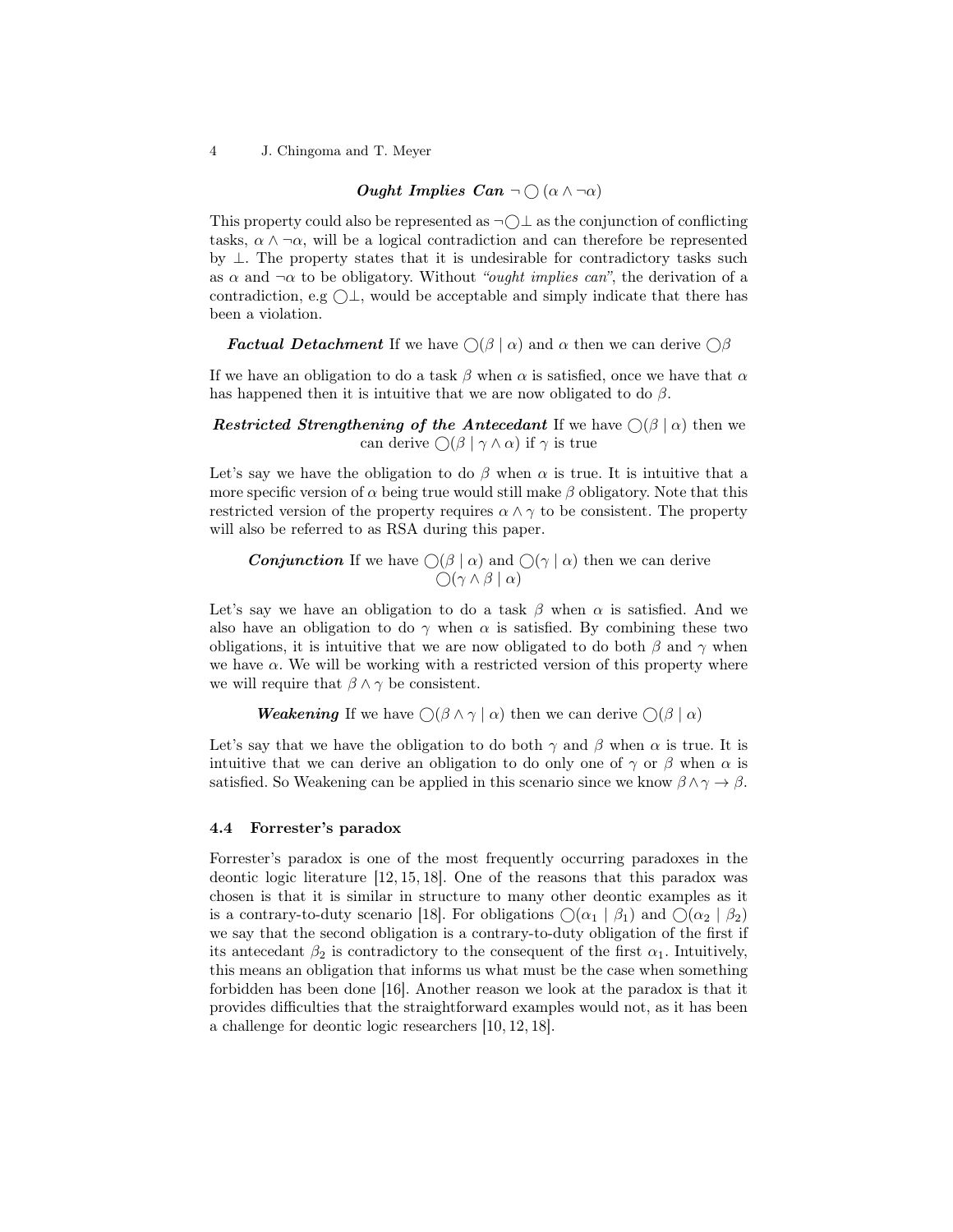This paradox comprises three statements. "You must not kill anybody", "If you kill someone then you must kill them gently" and "You killed someone". With this we also have the background knowledge that "Killing gently implies killing" [12, 15, 18]. We will now detail two undesirable derivations that occur through the different combinations of the deontic properties on this paradox's set of statements. Both are presented as they illustrate different issues with the paradox and the properties. In the following figures, derivations of obligations are shown using an arrow with a subscript containing the abbreviation of the property which was used for the derivation.  $\bigcirc (\beta \mid \alpha) \rightarrow_W \bigcirc (\gamma \mid \alpha)$  would mean the Weakening property was used to go from  $\bigcirc$   $(\beta | \alpha)$  to  $\bigcirc$   $(\gamma | \alpha)$ . Weakening would be the applicable here if we have  $\beta \to \gamma$ . For derivations that involve more than one obligation as the premise, these obligations are displayed between braces and separated by a comma.  $\{\bigcirc(\gamma \mid \alpha), \bigcirc(\beta \mid \alpha)\}\rightarrow_{Conj}\bigcirc(\gamma \wedge \beta \mid \alpha)$  means that the Conjunction property was used on the obligations  $\bigcirc(\gamma \mid \alpha)$  and  $\bigcirc(\beta \mid \alpha)$ to derive  $\bigcap (\gamma \wedge \beta \mid \alpha)$ . The paradox's statements can be represented by the following deontic knowledge base:  $\{\bigcap \neg k, \bigcap (g \mid k), k\}$ 

#### RSA, Weakening and Conjunction

| $\vert 1.$       | $\bigcirc \neg k \rightarrow_W \bigcirc \neg g$                                                            |
|------------------|------------------------------------------------------------------------------------------------------------|
| $\overline{2}$ . | $\bigcirc \neg g \rightarrow_{RSA} \bigcirc (\neg g \mid k)$                                               |
|                  | $3.\left\{\bigcirc(\neg g\mid k),\bigcirc(g\mid k)\right\}\rightarrow_{Conj}\bigcirc(\neg g\land g\mid k)$ |

The background knowledge is represented by  $q \to k$ . When we apply Weakening to the first obligation "You must not kill anybody", we can then derive "You must not kill gently" since we have that "Killing gently implies killing" and the contrapositive that "Not killing implies not killing gently". This is an intuitive derivation since killing gently is still killing, which we want to be forbidden. Then using RSA and the fact that "You killed someone", we can go from "You must not kill gently" to "If you kill then you must not kill gently". This derivation is the issue with the paradox with an obligation becoming the premise from which its own contrary-to-duty obligation is derived which is counter-intuitive [12, 15]. Then using Conjunction we can derive a contradiction from the obligations "If you kill then you must not kill gently" and "If you kill then you must kill gently". If we have the aforementioned "ought implies can" property then this would be undesirable [12, 15, 18]. Without it, we would be satisfies with the derivation of a violation but "ought implies can" states we don't want to settle for a contradiction but rather to act as best as possible in the case of a violation [18].

### Factual Detachment and Conjunction

| 1. $\{\bigcirc(g k), k\} \rightarrow_{FD} \bigcirc g$                                  |
|----------------------------------------------------------------------------------------|
| $2.\left\{\bigcirc\neg k,\bigcirc g\right\}\rightarrow_{Conj}\bigcirc(\neg k\wedge g)$ |

The rule of Factual Detachment gives us "You should kill gently" from the fact "You have killed" and the obligation "If you kill then you should kill gently".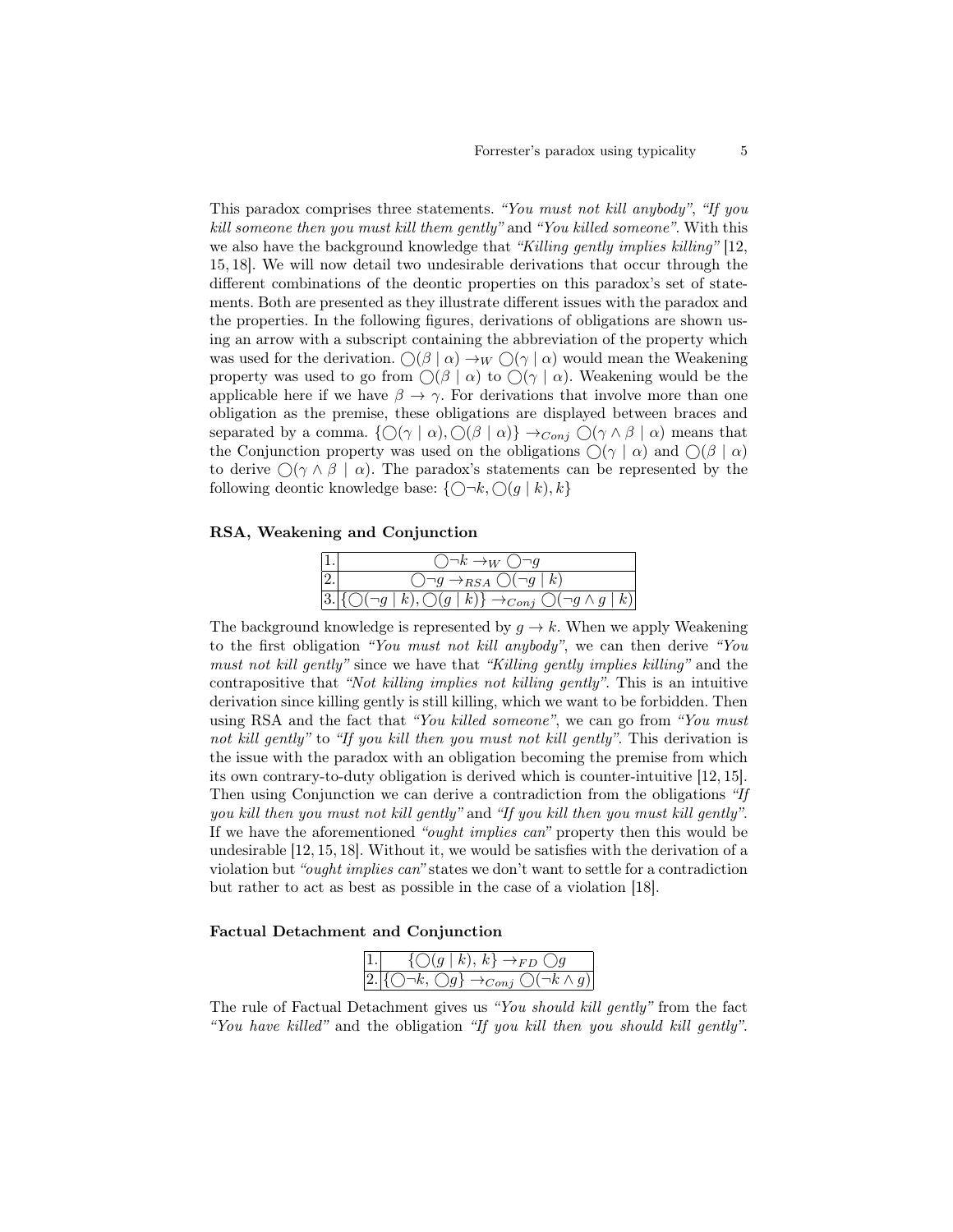Applying Conjunction to "You should kill gently" and the non-conditional obligation "You ought to not kill someone" gives us "You should not kill and you should kill gently" which is an undesirable derivation if one was to use the "ought implies can" principle [12, 15]. And as in the previous derivation, if we do not have "*ought implies can*" then the derivation is not problem.

## 5 Propositional Typicality Logic

### 5.1 Language

Given a set of propositional letters  $\Phi$ , the language of the propositional typicality logic, denoted by  $\mathcal{L}^{\bullet}$ , can be represented with the following  $\bullet$ -operator added to the propositional logic language [1]: There is  $\bullet \alpha$  with its intuition being that it represents the most typical situations where  $\alpha$  holds. Note that this means that PTL is more expressive than KLM-style logic [1] from section 3 and the bullet operator can be applied to both the antecedant and consequent side of a conditional. The following example illustrates how it can be used.  $\bullet \alpha \to \bullet \neg \beta$ stands for "the most typical situations where  $\alpha$  holds, imply the most typical situations where  $\beta$  does not hold". Note, this is a similar reading to the semantics to that of DSDL conditionals as stated in section 4.2.

#### 5.2 Semantics

For the semantics of PTL, it is done using ranked interpretations. With W being the set of possible valuations, ranked interpretations are pairs  $\langle V, \langle \rangle$ , where  $V \subset W$  and  $\leq$  is a total preorder over V. Intuitively, the valuations pushed lower down the rankings are more typical than those that are higher [1]. And given a ranked interpretation R and a formula  $\alpha$ , the set of valuations that satisfy  $\alpha$  are represented as  $\llbracket \alpha \rrbracket^R$  [1]. Satisfaction of a formula is done in the classical way, such as in section 4.2, with the omission of the  $\bigcirc$ -operator satisfaction and the addition of the following  $[1]: v \models \bullet \alpha$  iff  $v \models \alpha$  and there is not a  $v' \leq v$  such that  $v' \models \alpha$ . So the valuations that satisfy  $\bullet \alpha$  will be the minimal valuations that satisfy  $\alpha$ . So  $\llbracket \bullet \alpha \rrbracket^{\mathscr{R}} := min \leq (\llbracket \alpha \rrbracket^{\mathscr{R}})$  for a ranked interpretation  $\mathscr{R}$ .

Note that the typicality •-operator can express any KLM-style conditionals. That is, for every ranked interpretation R and every  $\alpha, \beta \in \mathcal{L}, \mathcal{R} \models \alpha \succ \beta$ if and only if  $\mathscr{R} \models \bullet \alpha \to \beta$ . There are  $\mathcal{L}^{\bullet}$ -sentences that cannot be expressed using KLM-style  $\sim$ -statements on  $\mathcal{L}$ , so the converse does not hold.[1]. Now the method of entailment we will use, which is proposed by Booth et al. [1], is outlined.

### 5.3 LM-entailment

The first form of entailment to be looked at is one that produces a single ranked model that is constructed to be the LM-minimum model for the knowledge base. A sequence of ranked interpretations  $(\mathcal{R}_0, \mathcal{R}_1, \mathcal{R}_2,...)$  constructed during the algorithm will be used to construct  $\mathcal{R}_{\mathcal{KB}}^{*}$ , which will be used for entailment. The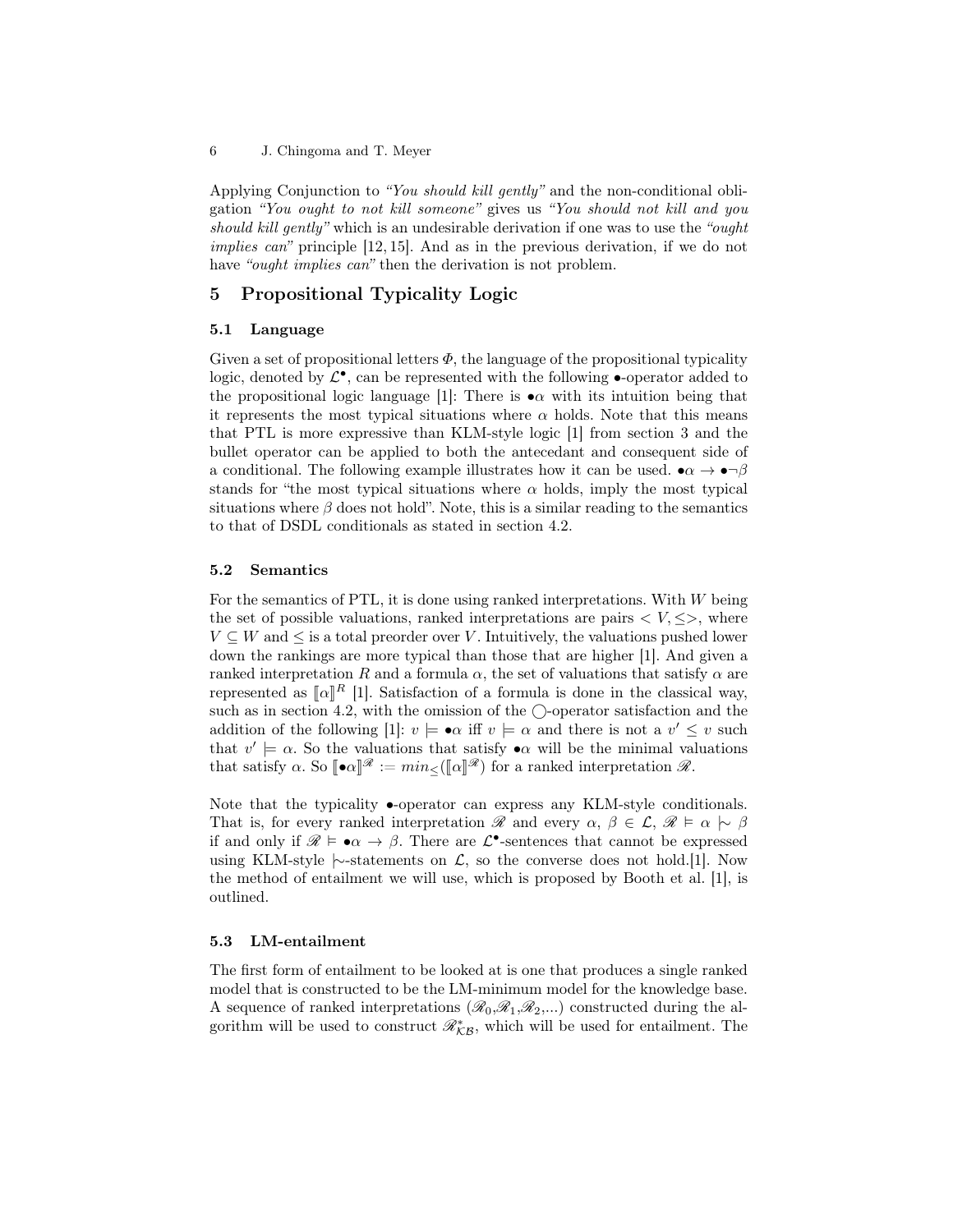algorithm will make use of ranks in order to construct  $\mathscr{R}_{\mathcal{KB}}^{*}.$  The ranks represent a level in the ranked interpretation, where the rank of a valuation  $u$  is less than the rank of v if and only if  $u < v$ , as defined in section 5.2 [1].

The following is some of the notation used during the algorithm. In this algorithm, we say  $\mathcal{R}_S^1$  is the ranked interpretation obtained when any valuation not in S, where  $S \subseteq V^{\mathscr{R}}$ , has its rank increased by 1. Similarly,  $\mathscr{R}_{S}^{\infty}$  is the ranked interpretation obtained from  $\mathscr R$  by setting the rank of all valuations not in  $S$  to  $\infty$  [1]. These would represent those at the highest level of  $\mathcal{R}^*_{\mathcal{KB}}$  and deemed to be atypical. Now to present the steps in the algorithm [1].

**Step 1** Set the ranks of all valuations in the knowledge base to 0, define  $S_0$ which is initially empty and have variable  $i$  equal to 1.

Step 2 Find the valuations which satisfy the knowledge base with respect to the current ranked interpretation  $\mathcal{R}_0$  and put them into the set  $S_i$ .

**Step 3** If  $S_i$  is equal to  $S_{i-1}$  then there hasn't been a change so set the rank of all the valuations that do not satisfy the knowledge base with respect to  $\mathcal{R}_i$  to  $\infty$  and return the interpretation that remains.

**Step 4** Otherwise create a new ranked interpretation  $\mathcal{R}_i$ , by increasing the rank of every valuation not in  $S_i$  by 1.

Step 5 Find the valuations which satisfy the knowledge base with respect to the current ranked interpretation  $\mathcal{R}_i$  and put them in the set  $S_{i+1}$  and finally, increment i.

Step 6 Go to Step 3.

Example Now to present an example that illustrates the above steps. Let's take the knowledge base,  $\{\bullet p \to \neg f, \bullet b \to f, p \to b\}$ . The conditionals can be read as "typical penguins do not fly", "typical birds do fly" and "penguins are birds". Intuitively, the situations that are most reasonable given the information we have would be the situations where there are no penguins while the most typical birds do fly. Such a scenario would satisfy all the statements. It seems reasonable that the next best situation is when the most typical penguins don't fly while we can have that non-typical birds also don't fly. Then we can have that non-typical penguins do fly. The least desirable situations are when we have penguins that aren't birds at all as this violates a classical conditional,  $p \to b$ . Now to look if the reasoning matches our intuition.

Firstly we note that because of the last statement we can immediately discount the valuations  $\{p, \neg b, f\}$  and  $\{p, \neg b, \neg f\}$  as having infinite rank, and therefore on the highest level, as they will never satisfy the set of statements. So we begin by setting the rank of all the valuations to 0. The valuations that satisfy all the statements are  $\{\neg p, b, f\}$ ,  $\{\neg p, \neg b, f\}$  and  $\{\neg p, \neg b, \neg f\}$ . Therefore they become the first level of our model,  $S_1 := [\mathcal{KB}]\mathcal{A}_0 = {\{\neg p, b, f\}, \{\neg p, \neg b, f\}, \{\neg p, \neg b, \neg f\} \}.$ All the valuations not in  $S_1$  obtain a rank of 1. The valuations that satisfy all the statements w.r.t.  $\mathcal{R}_1$  are  $\{p, b, \neg f\}$  and  $\{\neg p, b, \neg f\}$ . So we have  $S_2 :=$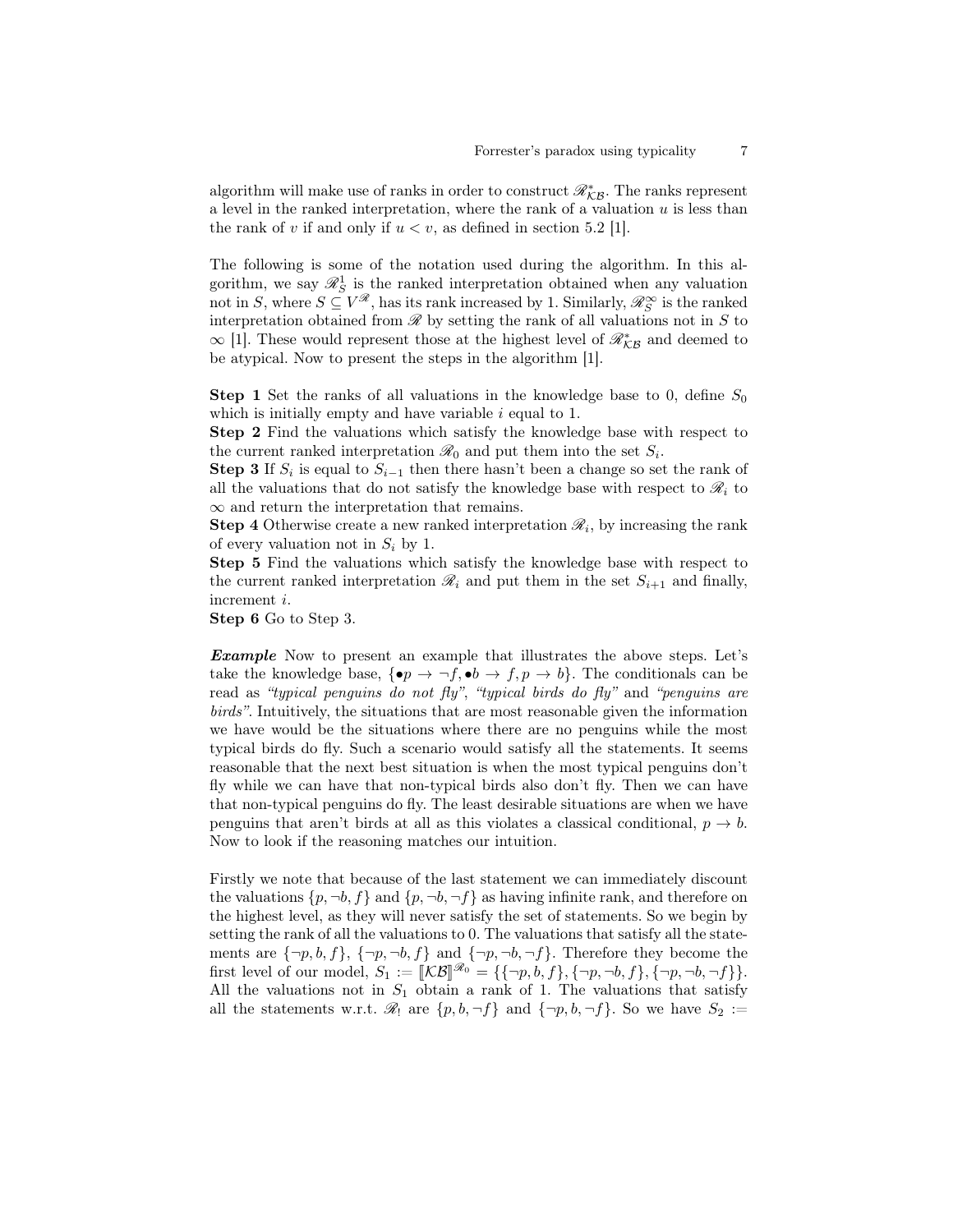$[\![\mathcal{KB}]\!]^{\mathscr{R}_1} = \{ \{p, b, \neg f\}, \{\neg p, b, \neg f\} \}.$  The remaining valuation  $\{p, b, f\}$  will be  $S_3$ <br>and  $\{p, \neg b, f\}$  and  $\{p, \neg b, \neg f\}$  will be  $S_4$ . As provisibly mentioned the valuations and  $\{p, \neg b, f\}$  and  $\{p, \neg b, \neg f\}$  will be  $S_4$ . As previously mentioned the valuations in  $S_4$  will not satisfy the statements so  $S_4$  will remain the same as  $S_5$  and so on. The algorithm terminates at this stage. The ranked models for the Bird example generated during the execution of the LM-entailment algorithm are given in figure 1.



Fig. 1. The ranked models for the Bird example generated during the execution of the LM-entailment algorithm.  $\mathcal{R}_{\mathcal{KB}}^*$  is then the final model and gives us the entailment.

### 6 PTL Analysis

### 6.1 Representation

It is important to note that we restrict ourselves to the use of only a subset of PTL for this analysis. We will only allow PTL statements of the form,  $\bullet \alpha \to \beta$ or  $\bullet \alpha \to \bullet \beta$ , where  $\alpha$  and  $\beta$  could be any combination of the PTL language except •-operator. The reason being that the examples we deal with can be represented reasonably with this limited language and this limiting also reduces the complexity of the analysis. Statements of the form  $\alpha \to \bullet \beta$  do not have the intuitive reading we desire. Since we do not want the properties of  $\beta$ , whether they are the most typical or not, to apply to all  $\alpha$  valuations. This is why we require that the antecedant have a bullet operator. We can represent the statements with the typicality bullet on antecedent side only where  $\bullet \alpha \rightarrow \beta$  reads as "the most typical  $\alpha$  are  $\beta$ ". As previously stated, bullets on the antecedant-side only make the conditionals equivalent to the KLM-style conditionals and this is examined in more detail in the greater research study. Thus we will use the alternative representation to examine typicality and its added expressive power. This is  $\bullet \alpha \to \bullet \beta$  and can be read as "the most typical  $\alpha$  are the most typical  $\beta$ ".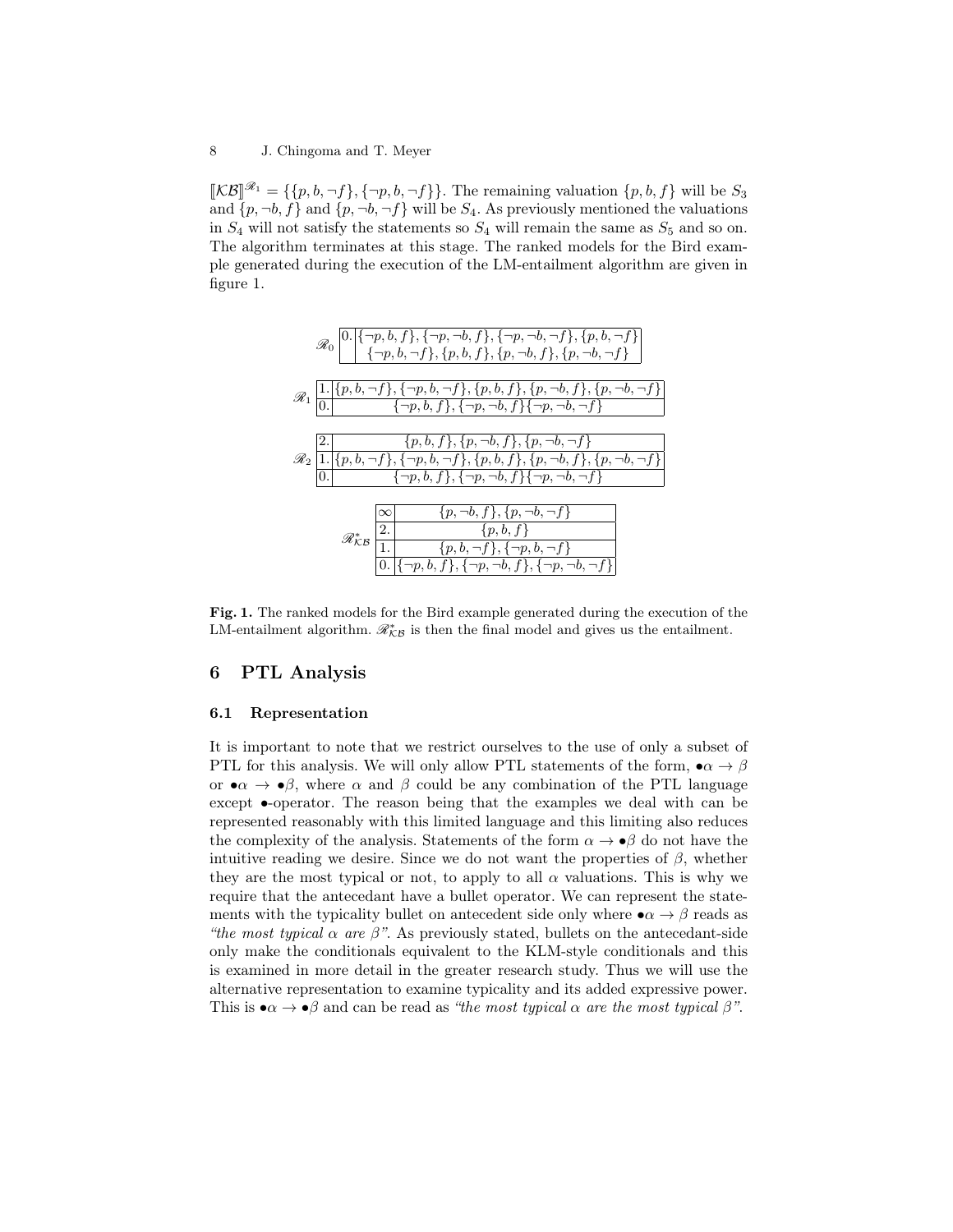Since Forrester's paradox is a contrary-to-duty scenario, it would be reasonable to introduce a contrary-to-duty example and observe if the translation is sound. The obligations of the scenario are as follows: "You should not be late for work" and "If you are late then you must apologise". These can be translated to  ${\{\bullet \top \to \bullet \neg l, \bullet l \to \bullet a\}}$ . The reading of the statements with bullets on both sides seems reasonable. This reading specifies that the most typical situations where one is late,  $\bullet l$ , must be the most typical situations where one apologises,  $\bullet a$ , as opposed to any general apologising scenario. So bullets on both sides seem to be reasonable for contrary-to-duty obligations and will be used to represent the paradox.

### 6.2 Properties

We check whether our restricted PTL satisfies the aforementioned desirable properties using LM-entailment. In other words, we check if the properties can be applied when we have obligations of the form similar to that of Forrester's paradox. We are not assessing whether these are general properties that are satisfied by PTL. Except for the "ought implies can" principle, we do the check for the different representations of obligations that we have, which are cases which involve non-conditional and conditional obligations. For each property, we present the knowledge bases and their corresponding LM-entailment models.

Ought Implies Can and Violations Let's say we have a knowledge base that contains the conditionals  $\bullet \top \to \bullet \alpha$  and  $\bullet \top \to \bullet \neg \alpha$ . There will be no valuations that satisfy the knowledge base because of the conflicting conditionals, therefore we cannot reason with this knowledge base. This implies that we have the "ought implies can" property. Since having contradictory facts in the knowledge base stops us from using the LM-entailment reasoning, we will not have any facts in the knowledge base when using the LM-entailment algorithm. We will instead use facts after the LM-entailment algorithm constructs the ranked model. We will strip valuations from the model that contradict the facts we are presented with and then reason with the resultant model. This will give the best case scenario whenever an obligation has been violated.

Restricted Strengthening of the Antecedant We assume that we have  $\bigcirc$ ( $\beta \mid \alpha$ ) and then check if  $\bigcirc$ ( $\beta \mid \gamma \wedge \alpha$ ) can be derived.

1. We have  $\{\bullet \top \to \bullet \beta\}$  and ideally want to derive  $\bullet \alpha \to \bullet \beta$  when  $\alpha$  holds.

| $  1  \overline{\{\alpha,\neg\beta\},\{\neg\alpha,\neg\beta\}}$ |
|-----------------------------------------------------------------|
| $\ 0\  \{\alpha,\beta\},\{\neg\alpha,\beta\}$                   |

In the case where  $\alpha$  holds then it is clear that the most typical  $\alpha$  valuation is also the most typical  $\beta$  valuation. This would be blocked if we had  $\bullet \neg \alpha \to \bullet \beta$ or  $\bullet \alpha \to \bullet \neg \beta$  in the knowledge base.

2. We have  ${\{\bullet\alpha \to \bullet\beta\}}$  and ideally want to derive  ${\bullet}(\alpha \wedge \gamma) \to {\bullet}\beta$  when  $\gamma$  holds.

| $\frac{1}{\left[0\right]\left\{\alpha,\beta,\,\gamma\right\},\left\{\alpha,\beta,\,\gamma\right\},\left\{\alpha,\beta,\,\gamma\right\},\left\{\alpha,\beta,\,\gamma\right\},\left\{\alpha,\beta,\,\gamma\right\},\left\{\alpha,\beta,\,\gamma\right\},\left\{\alpha,\beta,\,\gamma\right\},\left\{\alpha,\beta,\,\gamma\right\},\left\{\alpha,\beta,\,\gamma\right\},\left\{\alpha,\beta,\,\gamma\right\}}$ |
|-------------------------------------------------------------------------------------------------------------------------------------------------------------------------------------------------------------------------------------------------------------------------------------------------------------------------------------------------------------------------------------------------------------|
|                                                                                                                                                                                                                                                                                                                                                                                                             |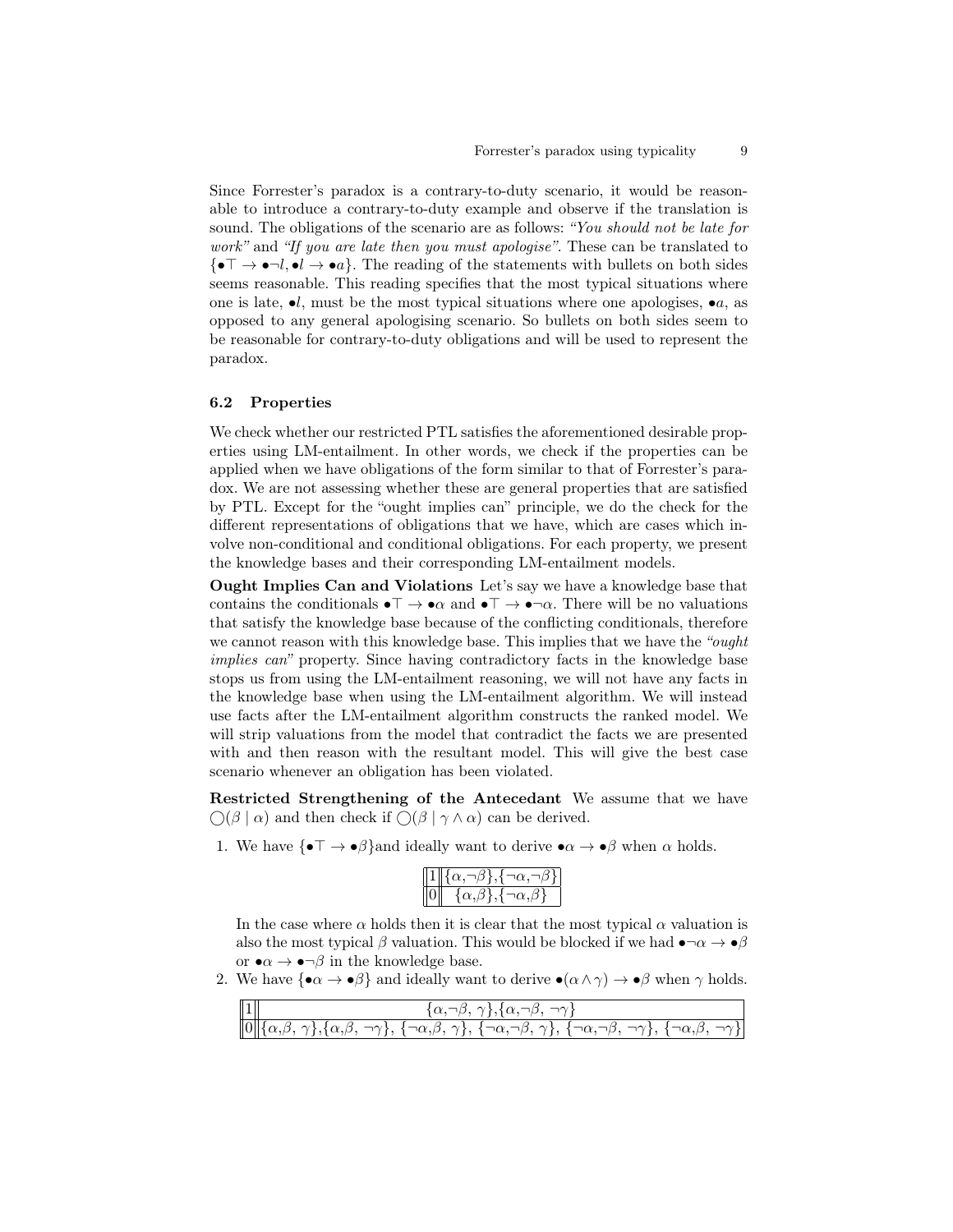In the case where  $\gamma$  holds then it is clear that the most typical  $\alpha \wedge \gamma$  valuation is also the most typical  $\beta$  valuation. This would be blocked if we had  $\bullet \neg(\alpha \wedge$  $\gamma$ )  $\rightarrow \bullet \beta$  in the knowledge base.

**Weakening** We assume that we have  $\bigcap (\beta \wedge \gamma \mid \alpha)$  and then check if  $\bigcap (\beta \mid \alpha)$ can be derived.

1. We have  $\{\bullet \top \to \bullet (\beta \wedge \gamma)\}\$  and ideally want to derive  $\bullet \top \to \bullet \beta$ .

| ト、イーク、ツトー<br>≀ ⁄ר—י |  |
|---------------------|--|
|                     |  |

It is clear that the most typical valuation is the most typical  $\beta$  valuation which allows for the derivation of  $\bullet \top \to \bullet \beta$ . The most typical valuation in the model is also the most typical  $\gamma$  valuation thus the derivation of  $\bullet \top \to \bullet \gamma$ also holds.

2. We have  $\{\bullet \alpha \to \bullet (\beta \wedge \gamma)\}\$  and ideally want to derive  $\bullet \alpha \to \bullet \beta$ .

| $\{\alpha,\neg\beta,\gamma\},\{\alpha,\neg\beta,\neg\gamma\},\{\alpha,\beta,\neg\gamma\}$                                                                                           |
|-------------------------------------------------------------------------------------------------------------------------------------------------------------------------------------|
| $[0] \{\alpha, \beta, \gamma\}, \{\neg \alpha, \beta, \gamma\}, \{\neg \alpha, \neg \beta, \gamma\}, \{\neg \alpha, \neg \beta, \neg \gamma\}, \{\neg \alpha, \beta, \neg \gamma\}$ |

It is clear that the most typical  $\alpha$  valuation, which is  $\{\alpha, \beta, \gamma\}$ , is also the most typical  $\beta$  valuation as well as the most typical  $\gamma$  valuation. This means that both  $\bullet \alpha \to \beta$  and  $\bullet \alpha \to \bullet \gamma$  also holds.

**Factual Detachment** We assume that we have  $\bigcap (\beta \mid \alpha)$  and  $\alpha$ , and then check the if  $\bigcirc$  can be derived when using LM-entailment. There is only one case to look at as the non-conditional obligation check is trivial.

1. We have  $\{\bullet \alpha \to \bullet \beta\}$  and ideally want to derive  $\bullet \top \to \bullet \beta$  in when  $\alpha$  holds.

| 11 |                                                                          |
|----|--------------------------------------------------------------------------|
|    | $\ 0\  \{\alpha, \beta\}, \, \{\neg \alpha, \beta\}, \, \{\neg \alpha\}$ |

When  $\alpha$  is true then the most typical valuation is  $\{\alpha, \beta\}$  therefore the derivation holds.

**Conjunction** We assume that we have  $\bigcap (\beta | \alpha)$  and  $\bigcap (\gamma | \alpha)$ , and then check if  $\bigcap (\beta \wedge \gamma \mid \alpha)$  can be derived. The cases with non-conditional obligations aren't checked since they will equivalent to Deontic Detachment.

1. We have  $\{\bullet \top \to \bullet \beta, \bullet \top \to \bullet \gamma\}$  and ideally want to derive  $\bullet \top \to \bullet (\beta \wedge \gamma)$ .

| 0, קר 1, ז γר,<br>いくつか |
|------------------------|
|                        |

It is clear that we get  $\bullet \top \to \bullet (\beta \wedge \gamma)$  as the best valuation is  $\{\beta, \gamma\}.$ 2. We have  $\{\bullet \alpha \to \bullet \beta, \bullet \alpha \to \bullet \gamma\}$  and ideally want to derive  $\bullet \alpha \to \bullet (\beta \wedge \gamma)$ .

| $\ 1\ $ | $\{\alpha,\neg\beta,\gamma\},\{\alpha,\neg\beta,\neg\gamma\},\{\alpha,\beta,\neg\gamma\}$                                                                        |  |  |
|---------|------------------------------------------------------------------------------------------------------------------------------------------------------------------|--|--|
|         | $[0]$ $\{\alpha,\beta,\gamma\},\{\neg\alpha,\beta,\gamma\},\{\neg\alpha,\neg\beta,\gamma\},\{\neg\alpha,\neg\beta,\neg\gamma\},\{\neg\alpha,\beta,\neg\gamma\}]$ |  |  |

'There is only one best  $\alpha$  valuation and it is  $\{\alpha, \beta, \gamma\}$  therefore we can derive  $\bullet \alpha \to \bullet (\beta \wedge \gamma).$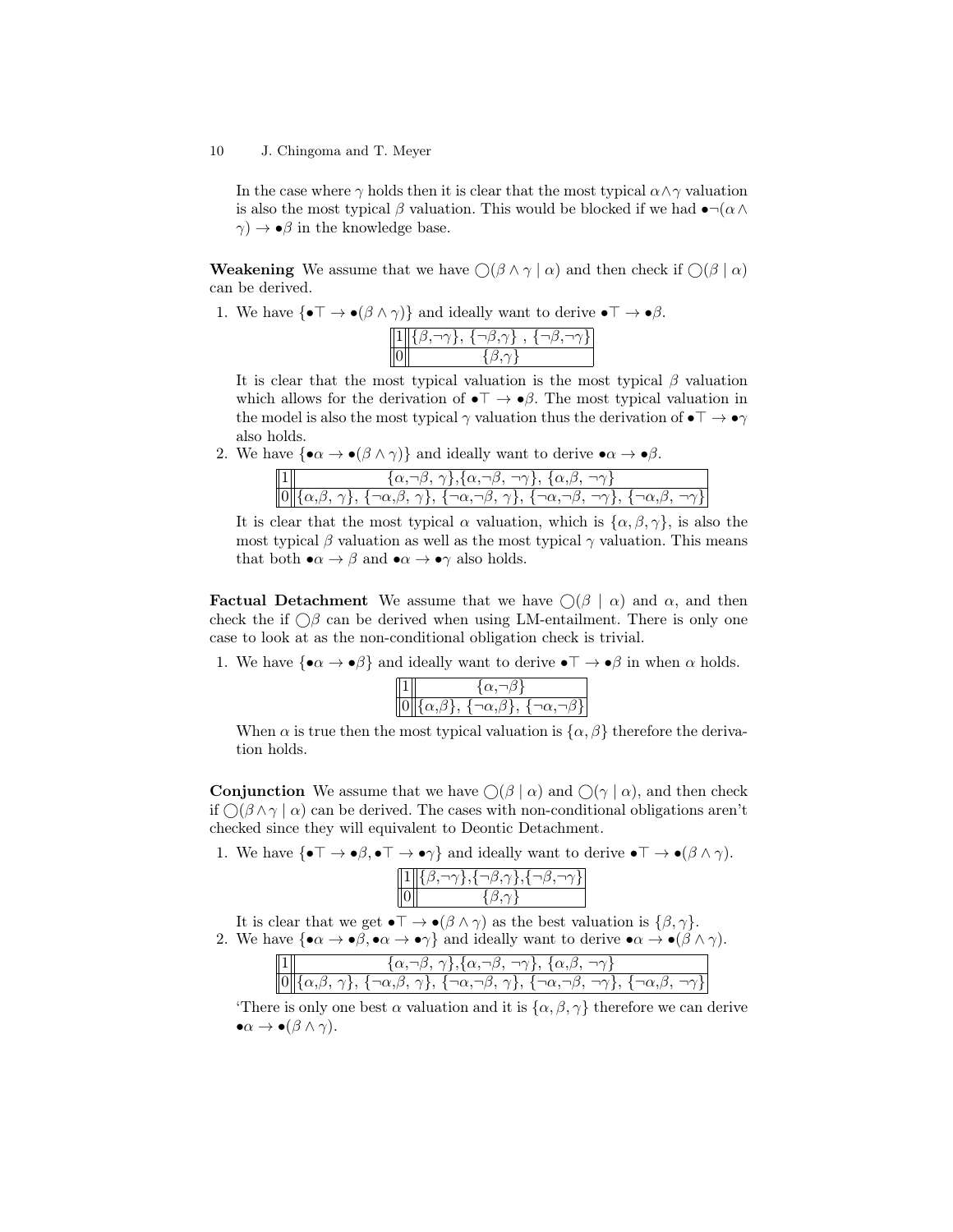### 6.3 LM-entailment

We present the paradox once again and then translate it into a PTL version. The LM-entailment model is then presented and afterwards we show that the undesirable derivations, from section 4.4, can no longer be derived. This is despite the satisfaction of all the properties. The paradox's statements are translated into the following PTL knowledge base,  $\{\bullet \top \to \bullet \neg k, \bullet k \to \bullet g\}$ . With this knowledge base comes the background knowledge  $g \to k$  and the fact k. The background knowledge means that the valuation  $\{g, \neg k\}$  must be omitted from the model.

|  | ĸ |
|--|---|
|  | r |
|  |   |

Fig. 2. LM-entailment model for Forrester's paradox

RSA, Weakening and Conjunction Now using Weakening we can go from  $\bullet \top \to \bullet \neg k$  to  $\bullet \top \to \bullet \neg q$  as the model shows that the most typical valuations are  $\neg g$  valuations. This is equivalent to the derivation of "You must not kill gently" from "You must not kill anybody" in section 4.4. But unlike in section 4.4, one cannot derive  $\bullet k \to \bullet \neg g$  using RSA. The model blocks this derivation since the best  $k$  valuations are  $q$  valuations in this model.

Factual Detachment and Conjunction The issue presented in section 4.4 is blocked because once we assume the fact k in the model, the  $\neg k$  valuations are removed as seen in the following model. The model shows that the derivation of  $\bullet \top \to \bullet \neg k$ , which means "You must not kill anybody", is not possible, and thus when k is assumed the derivation of  $\bullet \top \to \bullet (\neg k \land g)$  is blocked in the model.

### 7 Conclusion

The focus on this paper was to explore the extent that PTL can be used to deal with Forrester's paradox. After detailing the paradox and its issues, we presented PTL and the LM-entailment algorithm. Section 6.1 then presents how we represent the paradox using PTL. We then see that there is a way to use LM-entailment to solves the issues with Forrester's paradox. Section 6.2 shows that PTL satisfies the deontic properties we desire in our restricted environment. These are the properties which are the source of the paradox's issues. Section 6.3 then shows that the undesirable derivations from section 4.4 are avoided by the models produced by LM-entailment algorithm. This shows the potential that PTL possesses when applied in a deontic setting and this potential is explored further in the ongoing research study. This approach differs from other Forrester's paradox solutions such as those by Sinnott-Armstrong [17] and Meyer [11] in that it avoids the need for the expansion of the representative language using actions and/or logic quantifiers. Now the question to be asked is if PTL can be used on a variety of other examples to similar effectiveness.